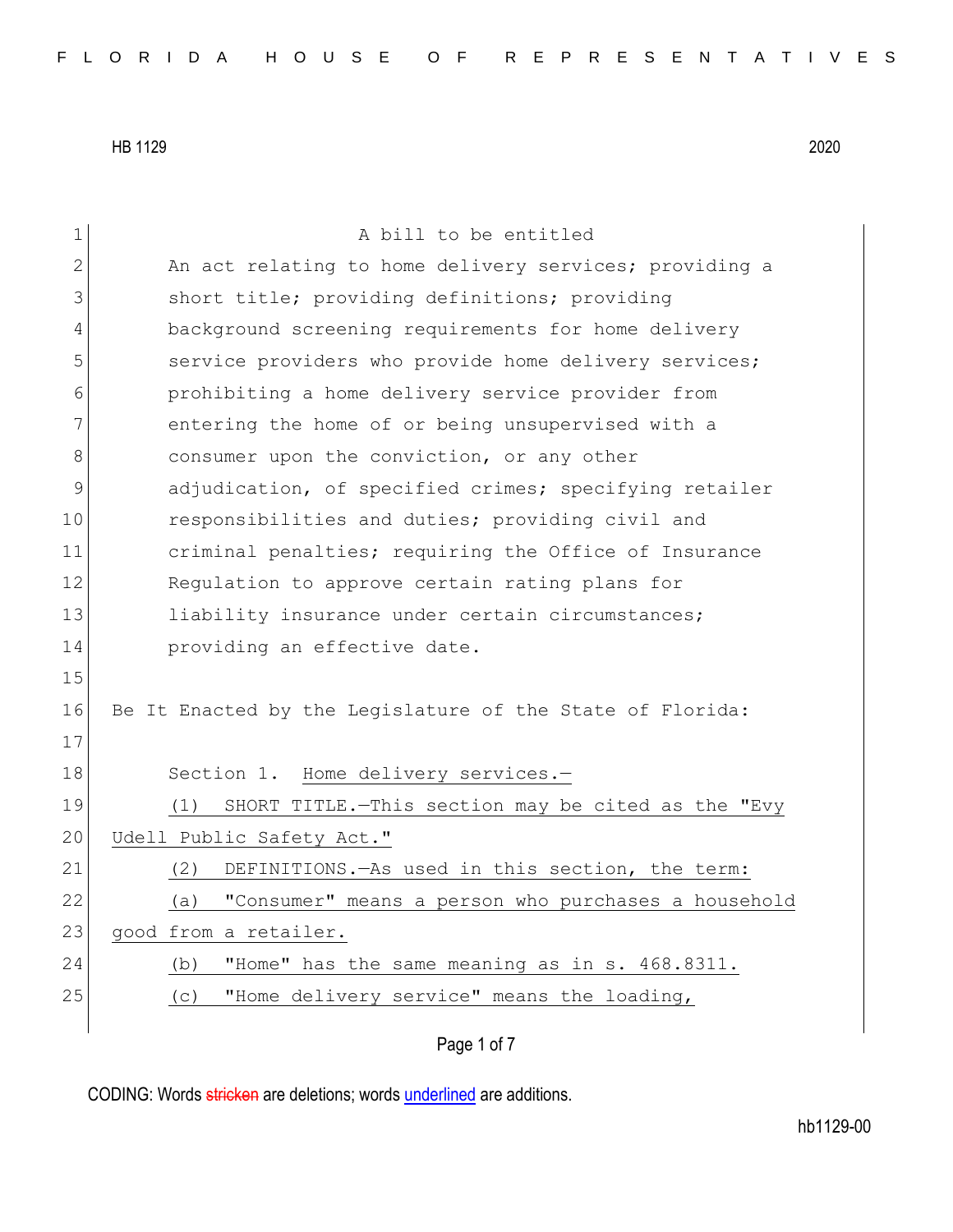Page 2 of 7 26 transportation or shipment, and unloading of household goods, 27 when the transportation or shipment originates from a factory, 28 store, or other place of business and terminates within a 29 consumer's home. 30 (d) "Home delivery service provider" means a person or 31 entity who, for compensation, contracts for or engages in the 32 loading, transportation or shipment, or unloading of household 33 goods as part of a home delivery service. The term does not 34 include a postal, courier, envelope, or package service. 35 (e) "Household goods" or "goods" means personal effects or 36 other personal property commonly found in a home, personal 37 residence, or other dwelling, including, but not limited to, 38 household furniture and appliances. 39 (f) "Retailer" means and includes an entity engaged in the 40 business of making sales at retail, distributing, or storing 41 household goods in this state. 42 (3) SCREENING OF HOME DELIVERY SERVICE PROVIDERS. 43 (a) Any home delivery service provider who provides home 44 delivery services for a retailer must complete a local and 45 national criminal background check for each person, employee, or 46 agent performing such home delivery services, regardless of 47 whether such person, employee, or agent intends to enter a 48 consumer's home. The background check required by this 49 subsection includes: 50 1. A search of the Multi-State Criminal Database Records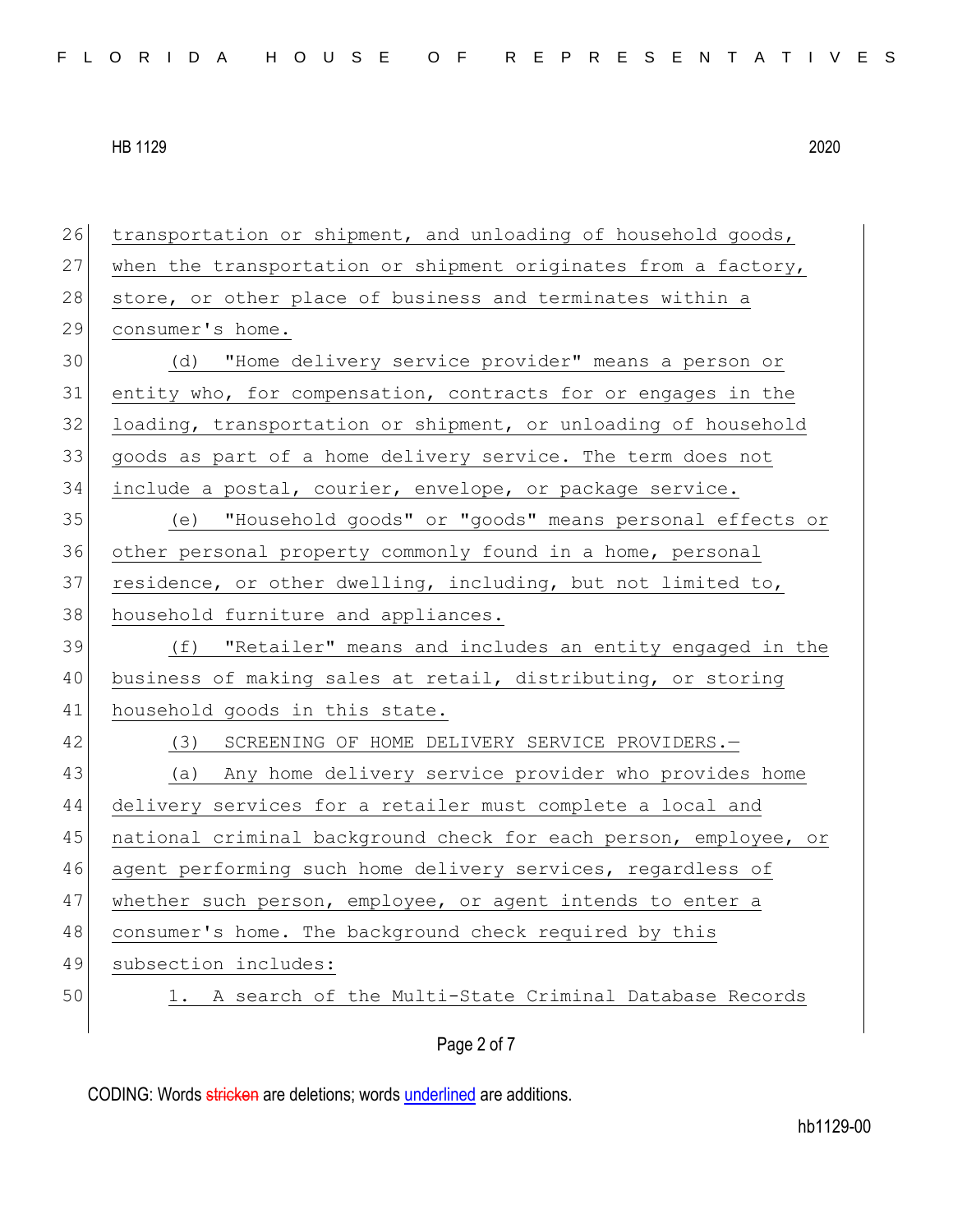51 Information or some other similar commercial multi-52 jurisdictional nationwide criminal database. 53 2. The validation of any records found during a search 54 under subparagraph 1. through a primary source search. 55 3. A search of the National Sex Offender Public Website 56 maintained by the United States Department of Justice. 57 (b) A home delivery service provider or any employee or 58 agent of such provider may provide home delivery services before 59 the completion of the background screening required under 60 paragraph (a). However, pending the results of the screening, 61 such home delivery service provider, employee, or agent may not 62 enter the home of or be unsupervised with a consumer. 63 (c) A home delivery service provider must immediately 64 inform any contracted retailer if he or she, or any employee or 65 agent of such provider, is convicted of any disqualifying 66 offense under paragraph (d) while providing or under contract to 67 provide home delivery services. 68 (d) A home delivery service provider or any employee or 69 agent of such provider may not enter the home of a consumer or 70 be unsupervised with a consumer if the home delivery service 71 provider, employee, or agent has been arrested for and is 72 awaiting final disposition of, has been found guilty of, 73 regardless of adjudication, or entered a plea of nolo contendere 74 or guilty to, or has been adjudicated delinquent and the record 75 has not been sealed or expunged for, any offense prohibited

### Page 3 of 7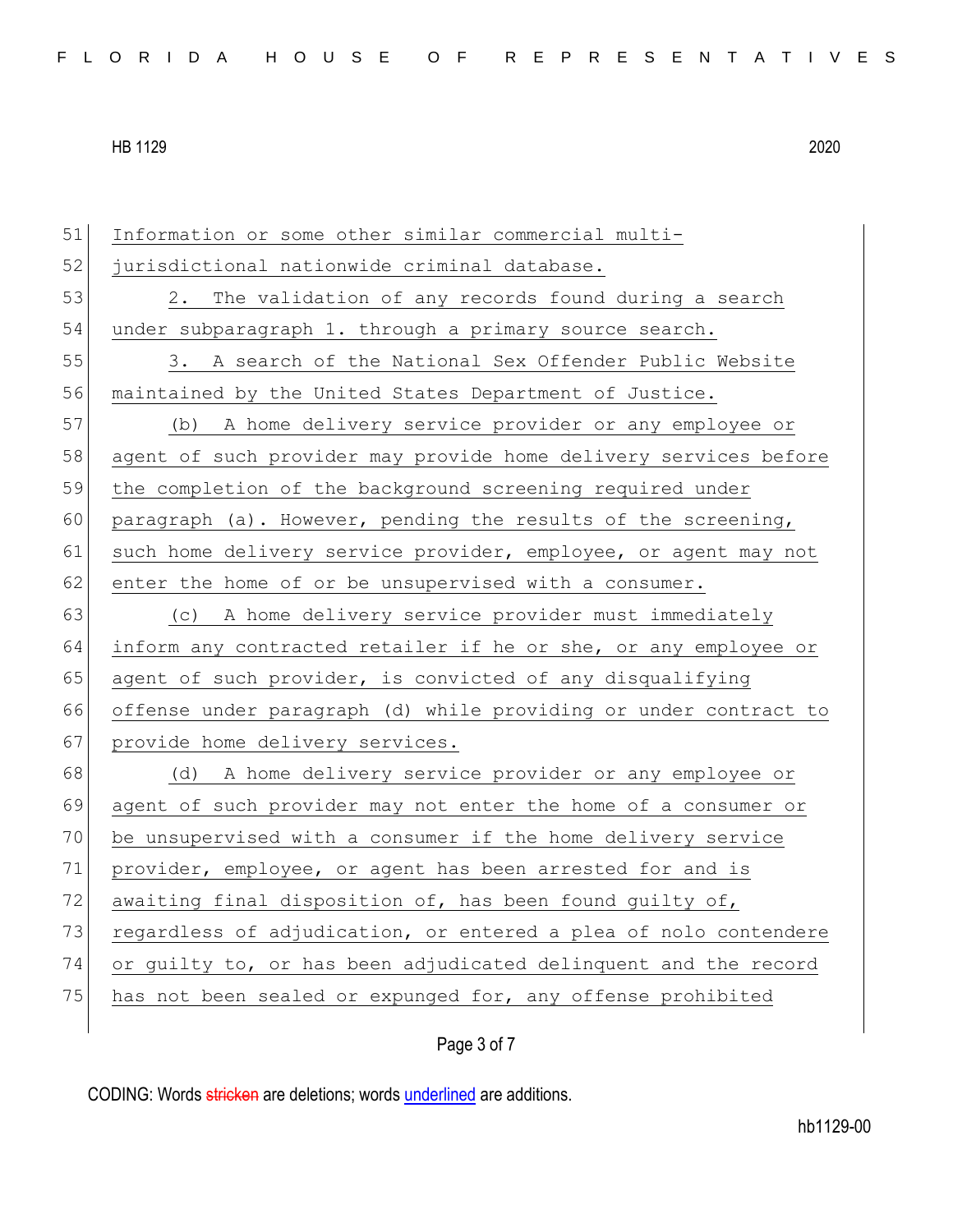76 under any of the following provisions of state law or similar 77 law of another jurisdiction: 78 1. Section 393.135, relating to sexual misconduct with 79 certain developmentally disabled clients and reporting of such 80 sexual misconduct. 81 2. Section 394.4593, relating to sexual misconduct with 82 certain mental health patients and reporting of such sexual 83 misconduct. 84 3. Section 415.111, relating to adult abuse, neglect, or 85 exploitation of aged persons or disabled adults. 86 4. Section 777.04, relating to attempts, solicitation, and 87 conspiracy to commit an offense listed in this paragraph. 88 5. Section 782.04, relating to murder. 89 6. Section 782.07, relating to manslaughter, aggravated 90 manslaughter of an elderly person or disabled adult, or 91 aggravated manslaughter of a child. 92 7. Section 782.09, relating to killing of an unborn child 93 by injury to the mother. 94 8. Chapter 784, relating to assault, battery, and culpable 95 negligence, if the offense was a felony. 96 9. Section 784.011, relating to assault, if the victim of 97 the offense was a minor. 98 10. Section 784.03, relating to battery, if the victim of 99 the offense was a minor. 100 11. Section 794.011, relating to sexual battery.

### Page 4 of 7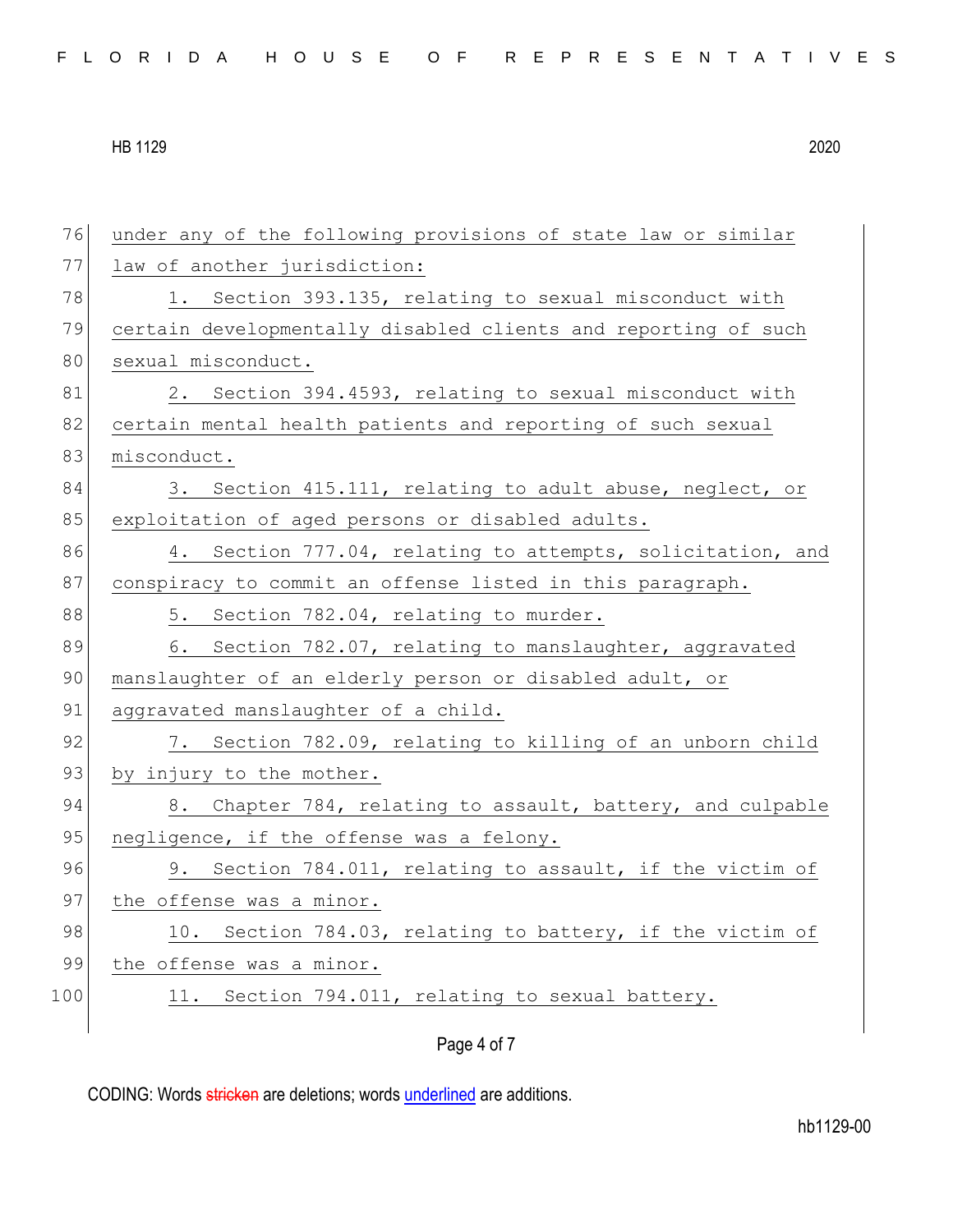| FLORIDA HOUSE OF REPRESENTATIVES |  |  |  |  |  |  |  |  |  |  |  |  |  |  |  |  |  |  |  |  |  |  |  |  |  |
|----------------------------------|--|--|--|--|--|--|--|--|--|--|--|--|--|--|--|--|--|--|--|--|--|--|--|--|--|
|----------------------------------|--|--|--|--|--|--|--|--|--|--|--|--|--|--|--|--|--|--|--|--|--|--|--|--|--|

| 101 | 12. Section 794.05, relating to unlawful sexual activity        |
|-----|-----------------------------------------------------------------|
| 102 | with certain minors.                                            |
| 103 | 13. Section 825.102, relating to abuse, aggravated abuse,       |
| 104 | or neglect of an elderly person or disabled adult.              |
| 105 | Section 827.03, relating to child abuse, aggravated<br>14.      |
| 106 | child abuse, or neglect of a child.                             |
| 107 | 15. Section 827.071, relating to sexual performance by a        |
| 108 | child.                                                          |
| 109 | 16. Section 843.01, relating to resisting arrest with           |
| 110 | violence.                                                       |
| 111 | 17. Section 916.1075, relating to sexual misconduct with        |
| 112 | certain forensic clients and reporting of such sexual           |
| 113 | misconduct.                                                     |
| 114 | 18.<br>Section 944.35(3), relating to inflicting cruel or       |
| 115 | inhuman treatment on an inmate resulting in great bodily harm.  |
| 116 | 19. Section 985.701, relating to sexual misconduct in           |
| 117 | juvenile justice programs.                                      |
| 118 | 20. Chapter 741, relating to domestic violence.                 |
| 119 | $(4)$ RETAILER DUTIES. -                                        |
| 120 | Upon the purchase of a household good that includes a<br>(a)    |
| 121 | home delivery service or upon entering into a contract for a    |
| 122 | home delivery service, a retailer must provide documentation to |
| 123 | the consumer, which must be signed by both the retailer and the |
| 124 | consumer, with the following information:                       |
| 125 | The name, telephone number, and physical address of the<br>1.   |
|     |                                                                 |

# Page 5 of 7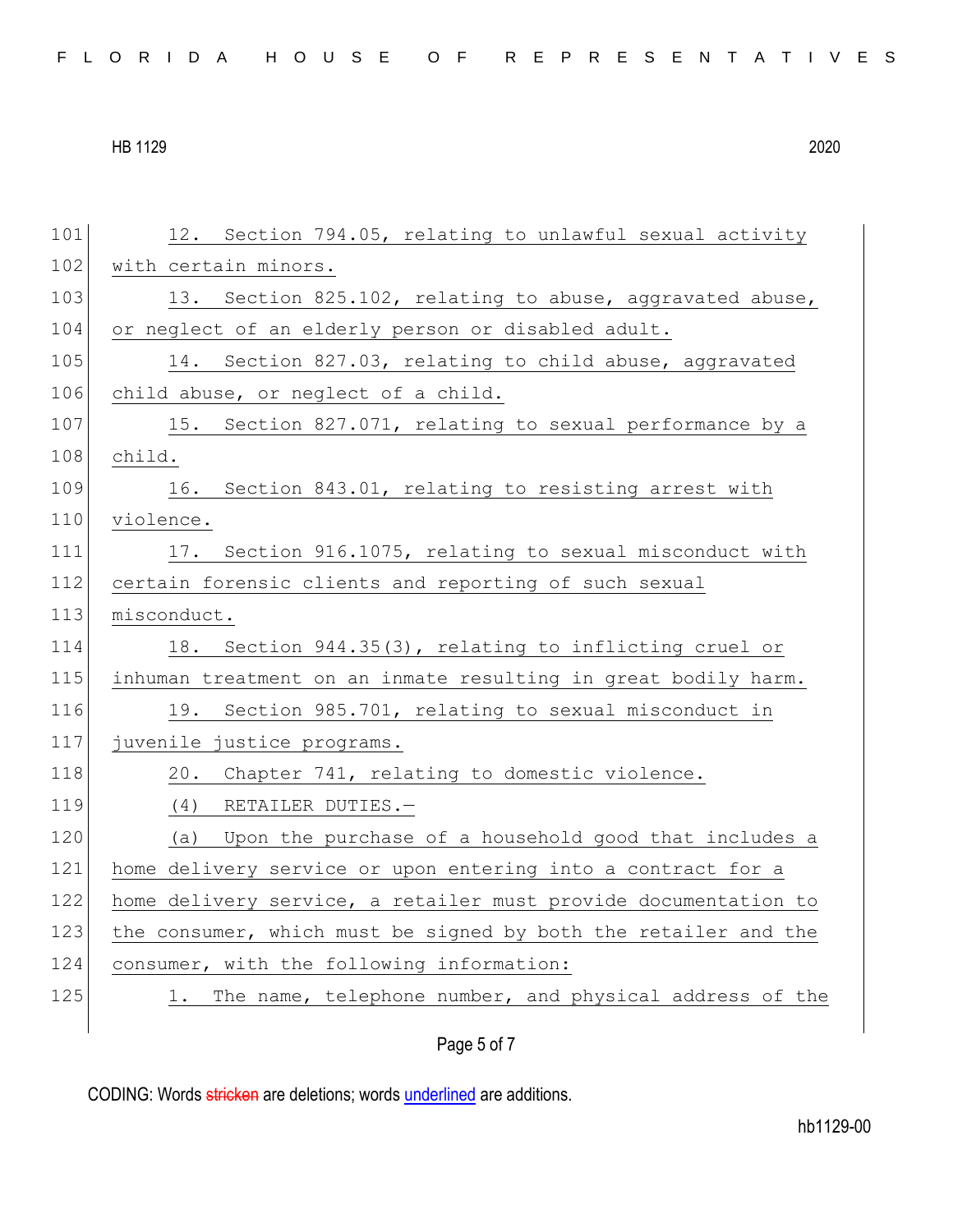126 home delivery service provider, and a statement telling the 127 consumer whether the home delivery service provider is a 128 subcontractor or an employee of the retailer. 129 2. The date of the purchase or when the contract is 130 entered into and any proposed date of the home delivery service. 131 3. The name and address of the consumer, the address, if 132 different, where the household goods are to be delivered, and a 133 telephone number where the consumer may be reached. 134 4. An itemized breakdown and description of all costs and 135 services to be provided. 136 5. A statement authorizing the home delivery service 137 provider to enter the home of the consumer during the home 138 delivery service. 139 (b) A retailer may not knowingly allow a home delivery 140 service provider to perform a home delivery service if the home 141 delivery service provider has not met the requirements of 142 subsection (3). 143 (c) A contract for home delivery services may not waive, 144 limit, restrict, or avoid any of the duties of the retailer or 145 home delivery service provider, as provided in this section. 146 (5) PENALTIES; REMEDIES.-147 (a) Any person injured by a violation of this section may 148 file a civil action in a court of competent jurisdiction to 149 recover penalties or damages, including reasonable costs and 150 attorney fees.

## Page 6 of 7